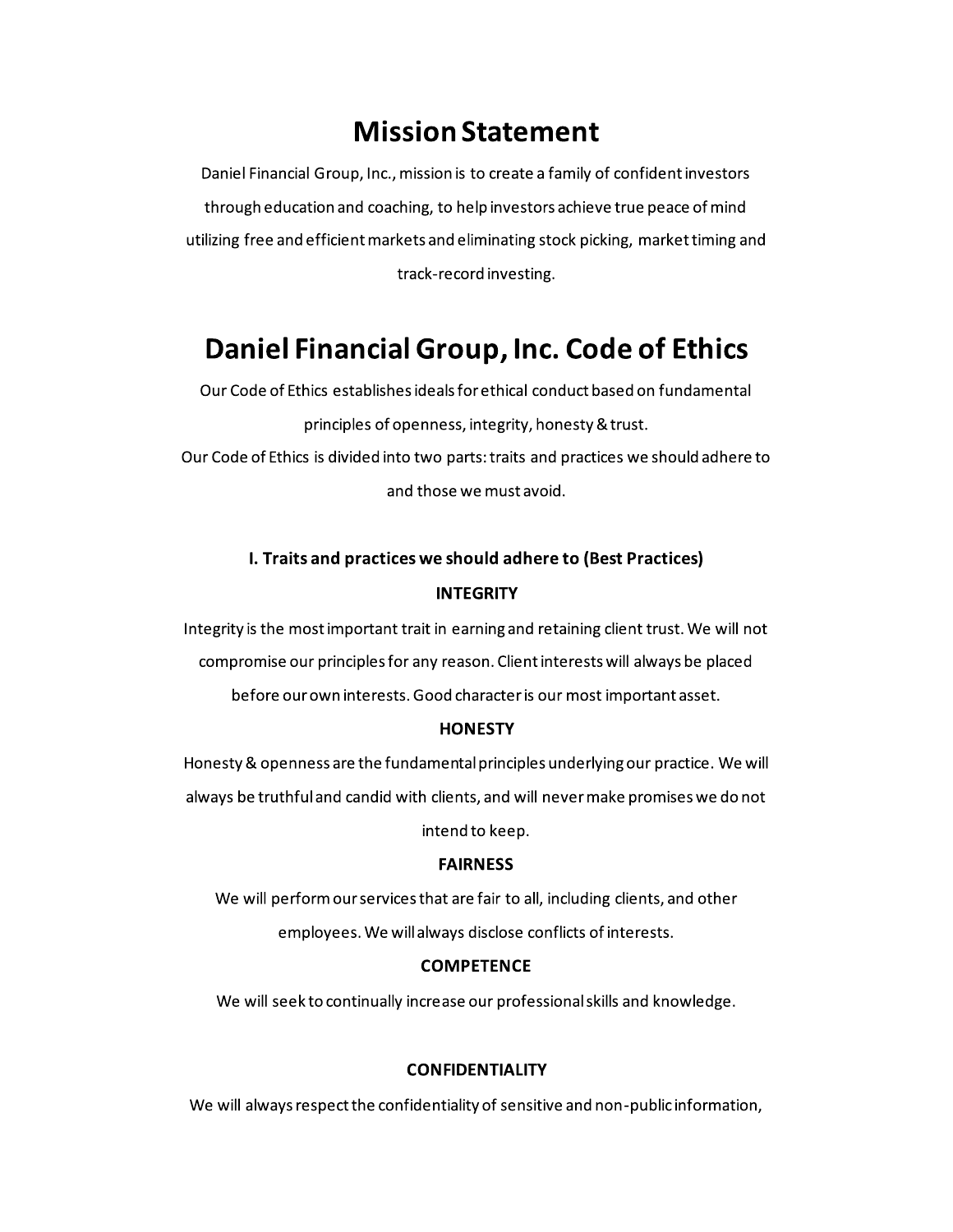for both clients and former clients. Wherever possible, we will control access to such sensitive and non-public information.

#### **DILIGENCE**

We will always act with timeliness, patience and consistency. Knowledge and skills are not enough. They must be applied in a prompt and thorough manner.

#### **REPORTING PERSONAL SECURITIES & HOLDINGS**

All employees must periodically report their securities transactions and holdings to our President who will review those reports, thus allowing him, and regulators, to identify improper trades or patterns of trading. Personal securities transactions must be pre-cleared and duplicate trade confirmations and account statements must be provided to your immediate supervisor.

#### **EDUCATING EMPLOYEES ABOUT OUR CODE OF ETHICS**

We provide all employees with a copy of our Code of Ethics, who will, in turn, acknowledge receipt of the Code and their full understanding of the Code.

#### II. Practices we must avoid

# **DISCRIMINATION & HARASSMENT**

We are committed to providing a work environment that is free of discrimination and harassment. We are an equal opportunity employer.

# **FINANCIAL INTERESTS IN OTHER FINANCIAL SERVICES FIRMS**

Employees and their spouses may not have an interest in another financial firm if that interest may present a conflict of interest with that employee's duties to this firm.

# **IMPROPER GIFTS & ENTERTAINMENT**

Employees may not give or receive gifts or entertainment without first obtaining written authorization from the firms President. Such authorization will only be given if such action is deemed to not be an attempt to improperly influence any business decision we may make.

#### **UNSUITABLE RECOMMENDATIONS**

We will never recommend that a client purchase or sell a security or insurance product without having reasonable grounds to believe the recommendation is suitable